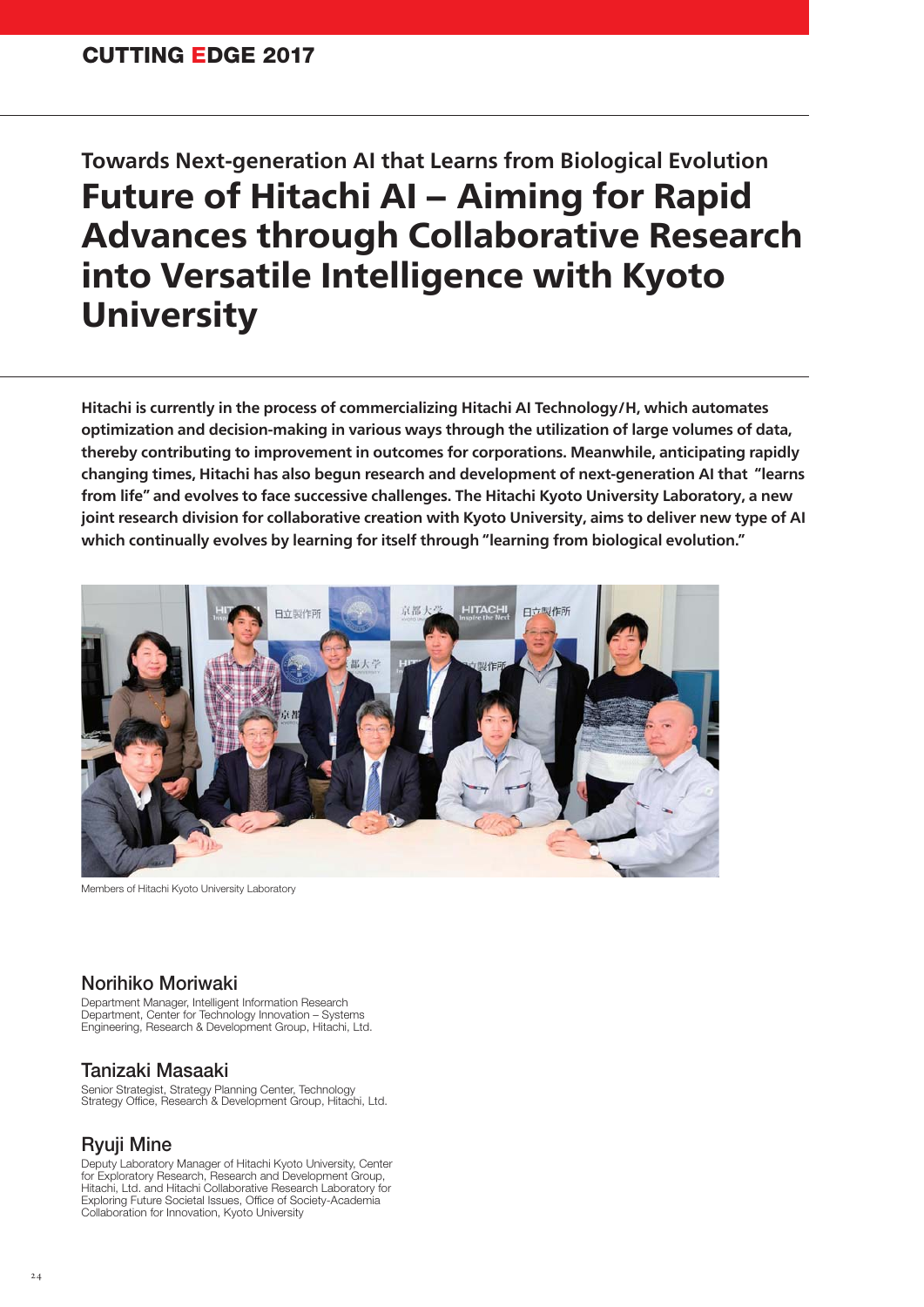

#### **AI Developed by Hitachi to Increase Effi ciency and Improve Productivity**

Describe the positioning and purpose of artificial **intelligence (AI) in research and development**

**Tanizaki** In the future, connecting data about people and things with the Internet of Things (IoT), analyzing the big data thus gathered and translating this into improvements in efficiency will be essential to solve society's problems. To achieve this through collaborative creation with customers, Hitachi launched the IoT platform Lumada in May 2016. AI will play an important role on the data analysis side of this initiative.

One type of AI is Hitachi's proprietary Hitachi AI Technology/H (abbreviated as AT/H below). AT/H achieves the target outcome (higher purpose) in a wide

range of applications including day-to-day operations, facilities and systems, without the need for customization. A key feature of AT/H is that it can be applied in a wide range of fields and it has already contributed to improving productivity, reducing operating costs and reducing power consumption in 14 fields.

**Moriwaki** The context for our research into AT/H is that, faced with a rapidly changing world business environment and increasing uncertainty, corporations are having to increase the efficiency and speed of their business operations and adopt a disruptive business model. This cannot be achieved simply by analyzing and visualizing gathered data. Measures that contribute more directly to the target outcome are required. In other words, corporations need to find the optimal solution for achieving the target outcome in a vast amount of data. We, therefore, concluded that, instead of conventional recognition-type AI, discovery-type AI



DNA: deoxyribonucleic acid, AGCT: adenine, guanine, cytosine and thymine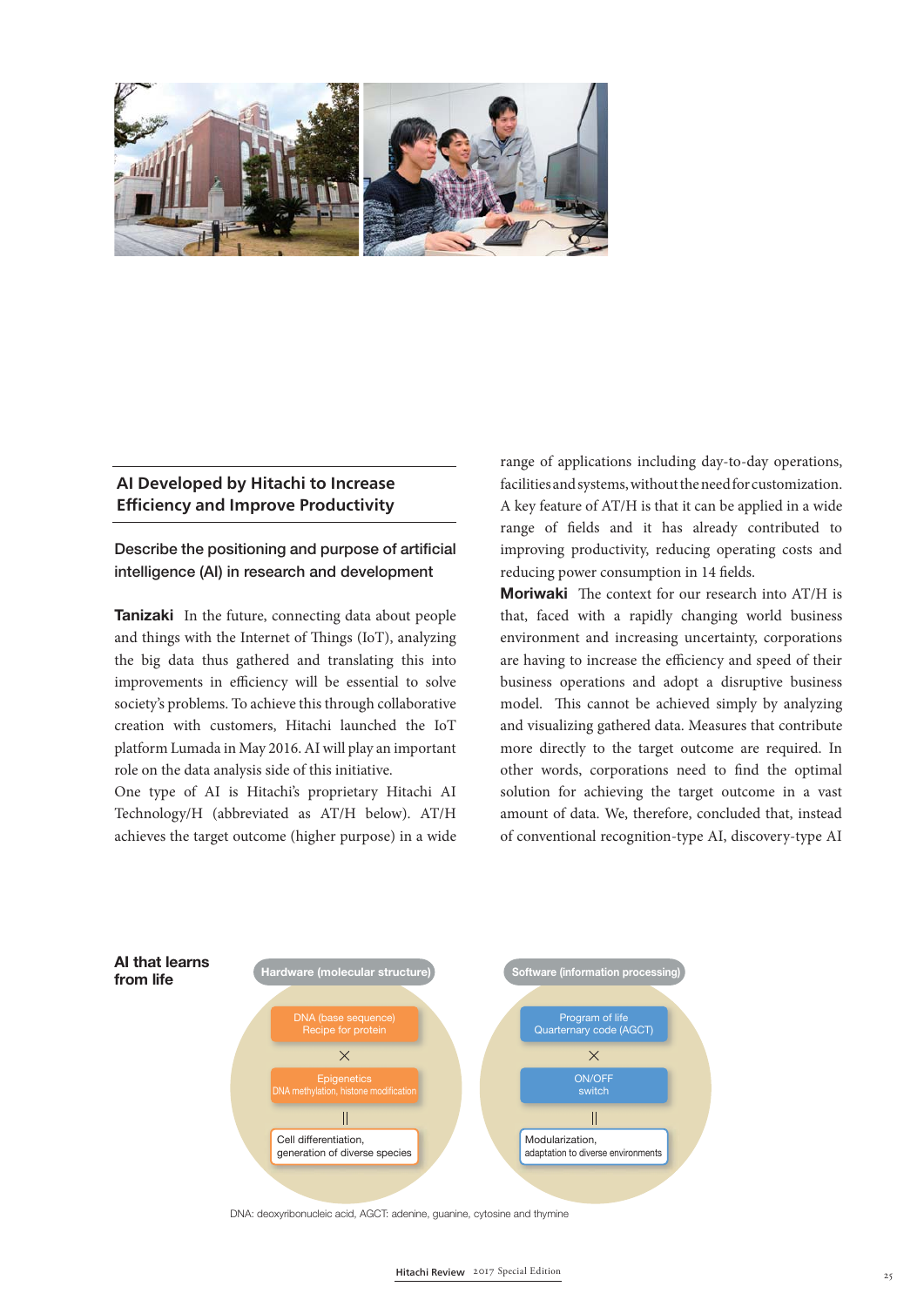

**Norihiko Moriwaki Tanizaki Masaaki Ryuji Mine** 

focusing on a huge amount of combinations of data was needed. With AT/H, we aimed for AI that supports people as a social platform rather than AI that replaces people.

**Mine** In the world of AI, deep learning has been in the spotlight recently, and an area where deep learning excels is pattern recognition such as image recognition, speech recognition. Hitachi has experience of handling many types of image data and other data in the sphere of operational technology (OT) for social infrastructure systems, and has drawn on its specialist knowledge and knowhow in the application of AT/H.

**Tanizaki** This is precisely where Hitachi's strength lies: Hitachi uses a loop consisting of repeated proof-ofconcept testing in actual business to detect issues and resolution of any newly detected issues to speed up research and development.

# **Possibilities for New AI that Learns from Life**

**Hitachi has also begun research into nextgeneration AI, right? Tell us about the Hitachi Kyoto University Laboratory initiative.**

**Tanizaki** Last year, the Hitachi Research and Development Group established three centers for promoting collaborative creation with customers. One of these is the Center for Exploratory Research which promotes open innovation with universities. In all, around 30 Hitachi researchers from the Center for Exploratory Research are working at Kyoto University, the University of Tokyo and Hokkaido University. At the Hitachi Kyoto University Laboratory, participating researchers contemplate future societal challenges on

the theme "exploration of basics and theory based on an understanding of humanity and culture," aiming to deliver innovation to help achieve both a resolution of those challenges and economic development.

**Mine** One of the themes of the research is the exploration of next-generation AI. With values and patterns of behavior changing dramatically as a result of the widespread use of information technologies and globalization, we are required to respond rapidly to successive challenges. The type of AI Hitachi focused on as AI to help us to do this is AI inspired by "biological evolution", in other words "AI that learns from life," the next-generation AI that solves problems by adapting to fit new circumstances, evolving like a living thing. Eight researchers from Hitachi joined Kyoto University and began discussions with professors specializing in the field of biology.

**Tanizaki** There are two sides to this research. Besides developing more sophisticated AI that learns from life, we are also examining how to use AI through investigation into the fundamental problems of human social activity in the light of knowledge obtained through cutting-edge research done by Kyoto University in the past such as primate research.

**Moriwaki** Previous AI research has focused on the ability of humans as higher organisms to use language, in other words, the sharing of explicit knowledge. However, the type of knowledge required in the future is non-verbalized tacit knowledge that is beyond human recognition. AI that learns from life is an attempt to get closer to utilizing such tacit knowledge and holds much promise as the new direction for AI.